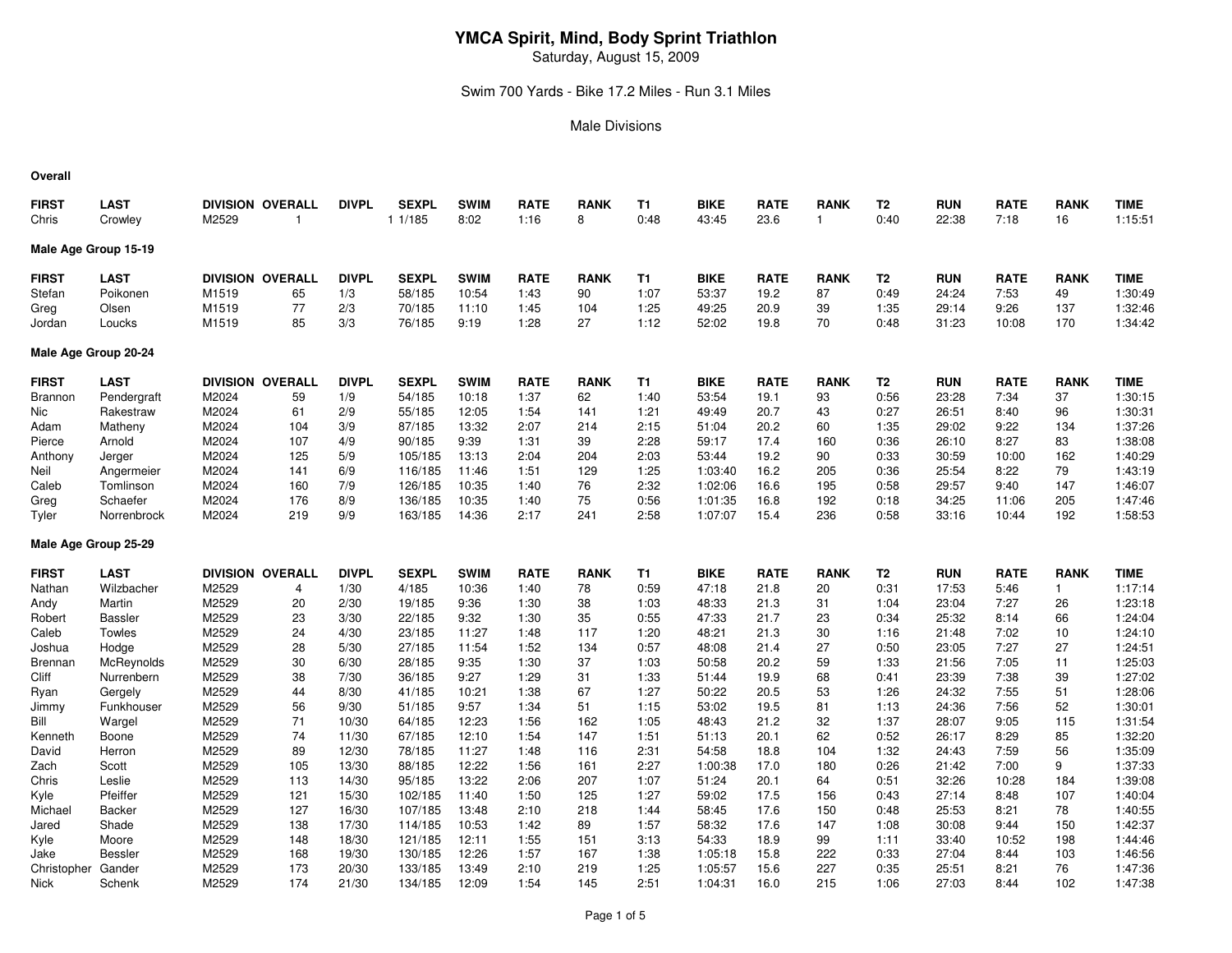Saturday, August 15, 2009

#### Swim 700 Yards - Bike 17.2 Miles - Run 3.1 Miles

#### Male Divisions

| Waylon               | Schenk           | M2529 | 175                     | 22/30        | 135/185      | 12:09       | 1:54        | 146         | 2:48      | 1:04:47     | 15.9        | 218         | 0:56           | 27:05      | 8:45        | 104         | 1:47:43     |
|----------------------|------------------|-------|-------------------------|--------------|--------------|-------------|-------------|-------------|-----------|-------------|-------------|-------------|----------------|------------|-------------|-------------|-------------|
| John                 | Stewart          | M2529 | 190                     | 23/30        | 146/185      | 14:10       | 2:13        | 230         | 1:56      | 1:00:08     | 17.2        | 175         | 1:09           | 33:42      | 10:52       | 199         | 1:51:02     |
| Max                  | Emery            | M2529 | 195                     | 24/30        | 149/185      | 12:12       | 1:55        | 152         | 3:38      | 1:08:47     | 15.0        | 244         | 1:37           | 25:11      | 8:08        | 61          | 1:51:24     |
| <b>Barrett</b>       | Fisher           | M2529 | 204                     | 25/30        | 156/185      | 13:57       | 2:11        | 223         | 1:57      | 1:02:30     | 16.5        | 198         | 2:04           | 33:34      | 10:50       | 196         | 1:54:00     |
| Drew                 | Kinman           | M2529 | 212                     | 26/30        | 160/185      | 14:08       | 2:13        | 229         | 3:21      | 1:03:02     | 16.4        | 202         | 1:02           | 35:11      | 11:21       | 210         | 1:56:41     |
| David                | Finney           | M2529 | 215                     | 27/30        | 162/185      | 14:05       | 2:12        | 228         | 5:45      | 58:32       | 17.6        | 146         | 5:01           | 34:10      | 11:02       | 203         | 1:57:32     |
| Scott                | <b>Bilskie</b>   | M2529 | 243                     | 28/30        | 173/185      | 15:08       | 2:22        | 248         | 3:10      | 1:06:41     | 15.5        | 233         | 1:05           | 37:35      | 12:08       | 234         | 2:03:39     |
| Eric                 | Simpson          | M2529 | 244                     | 29/30        | 174/185      | 11:52       | 1:52        | 132         | 2:11      | 1:09:57     | 14.8        | 250         | 0:37           | 39:13      | 12:39       | 245         | 2:03:47     |
| Jason                | Fischer          | M2529 | 256                     | 30/30        | 180/185      | 14:19       | 2:15        | 234         | 3:00      | 1:21:57     | 12.6        | 270         | 0:19           | 32:20      | 10:26       | 183         | 2:11:51     |
| Male Age Group 30-34 |                  |       |                         |              |              |             |             |             |           |             |             |             |                |            |             |             |             |
| <b>FIRST</b>         | <b>LAST</b>      |       | <b>DIVISION OVERALL</b> | <b>DIVPL</b> | <b>SEXPL</b> | <b>SWIM</b> | <b>RATE</b> | <b>RANK</b> | T1        | <b>BIKE</b> | <b>RATE</b> | <b>RANK</b> | T <sub>2</sub> | <b>RUN</b> | <b>RATE</b> | <b>RANK</b> | <b>TIME</b> |
| Brock                | <b>Bolerjack</b> | M3034 | 10                      | 1/21         | 9/185        | 10:54       | 1:43        | 91          | 0:48      | 45:29       | 22.7        | 9           | 0:40           | 21:15      | 6:51        | 6           | 1:19:04     |
| Sam                  | Titzer           | M3034 | 11                      | 2/21         | 10/185       | 10:07       | 1:35        | 56          | 0:48      | 45:31       | 22.7        | 10          | 0:46           | 22:08      | 7:09        | 12          | 1:19:18     |
| Robert               | Williamson       | M3034 | 26                      | 3/21         | 25/185       | 8:20        | 1:19        | 13          | 0:49      | 49:00       | 21.1        | 35          | 0:47           | 25:47      | 8:19        | 71          | 1:24:41     |
| Danny                | Clark            | M3034 | 27                      | 4/21         | 26/185       | 9:51        | 1:33        | 48          | 0:48      | 50:07       | 20.6        | 45          | 0:36           | 23:24      | 7:33        | 36          | 1:24:44     |
| Joseph               | Merkel           | M3034 | 32                      | 5/21         | 30/185       | 11:23       | 1:47        | 112         | 0:36      | 48:18       | 21.4        | 29          | 0:32           | 24:28      | 7:54        | 50          | 1:25:14     |
| Wesley               | Laake            | M3034 | 52                      | 6/21         | 47/185       | 13:24       | 2:06        | 209         | 1:06      | 47:14       | 21.8        | 17          | 1:09           | 26:16      | 8:29        | 84          | 1:29:07     |
| Brian                | Tinius           | M3034 | 58                      | 7/21         | 53/185       | 10:50       | 1:42        | 85          | 1:04      | 50:39       | 20.4        | 56          | 0:47           | 26:48      | 8:39        | 93          | 1:30:06     |
| Ryan                 | Patterson        | M3034 | 73                      | 8/21         | 66/185       | 12:58       | 2:02        | 196         | 1:30      | 52:59       | 19.5        | 80          | 1:15           | 23:20      | 7:32        | 32          | 1:32:00     |
| Andrew               | Purdie           | M3034 | 90                      | 9/21         | 79/185       | 11:08       | 1:45        | 101         | 2:44      | 53:43       | 19.2        | 89          | 2:07           | 25:40      | 8:17        | 69          | 1:35:20     |
| Cory                 | Waldroup         | M3034 | 92                      | 10/21        | 80/185       | 12:34       | 1:58        | 175         | 0:51      | 52:27       | 19.7        | 74          | 0:45           | 28:51      | 9:19        | 127         | 1:35:26     |
| Cesar                | Lau              | M3034 | 116                     | 11/21        | 98/185       | 12:04       | 1:53        | 140         | 0:42      | 52:23       | 19.7        | 73          | 1:23           | 33:07      | 10:41       | 189         | 1:39:36     |
| Thomas               | Rogers           | M3034 | 119                     | 12/21        | 101/185      | 11:34       | 1:49        | 121         | 1:47      | 58:57       | 17.5        | 155         | 0:35           | 26:51      | 8:40        | 94          | 1:39:41     |
| Jared                | Kitchene         | M3034 | 135                     | 13/21        | 112/185      | 12:31       | 1:58        | 172         | 1:41      | 59:46       | 17.3        | 168         | 0:55           | 27:30      | 8:52        | 111         | 1:42:21     |
| Jeremy               | Garrett          | M3034 | 136                     | 14/21        | 113/185      | 10:24       | 1:38        | 69          | 1:44      | 59:23       | 17.4        | 161         | 1:15           | 29:43      | 9:35        | 145         | 1:42:26     |
| Chris                | Hitch            | M3034 | 145                     | 15/21        | 119/185      | 7:32        | 1:11        | 3           | 1:56      | 56:51       | 18.2        | 128         | 1:20           | 36:10      | 11:40       | 225         | 1:43:47     |
| Allen                | Tappan           | M3034 | 164                     | 16/21        | 128/185      | 12:17       | 1:56        | 157         | 1:53      | 1:04:09     | 16.1        | 211         | 1:10           | 27:08      | 8:46        | 105         | 1:46:36     |
| John                 | Copeland         | M3034 | 180                     | 17/21        | 140/185      | 14:03       | 2:12        | 225         | 1:47      | 1:03:24     | 16.3        | 203         | 0:49           | 29:16      | 9:27        | 138         | 1:49:16     |
| Dave                 | Harper           | M3034 | 198                     | 18/21        | 151/185      | 12:53       | 2:01        | 190         | 3:40      | 1:04:24     | 16.0        | 212         | 2:07           | 28:55      | 9:20        | 130         | 1:51:56     |
| Christopher          | Nolan            | M3034 | 220                     | 19/21        | 164/185      | 16:28       | 2:35        | 270         | 2:37      | 1:01:40     | 16.7        | 194         | 2:42           | 35:29      | 11:27       | 213         | 1:58:54     |
| Edd                  | Haynes           | M3034 | 223                     | 20/21        | 165/185      | 14:05       | 2:12        | 227         | 1:52      | 59:14       | 17.4        | 159         | 1:30           | 42:32      | 13:43       | 265         | 1:59:11     |
| Derek                | Green            | M3034 | 240                     | 21/21        | 172/185      | 14:42       | 2:18        | 242         | 2:11      | 1:04:02     | 16.1        | 208         | 1:44           | 40:29      | 13:04       | 255         | 2:03:06     |
| Male Age Group 35-39 |                  |       |                         |              |              |             |             |             |           |             |             |             |                |            |             |             |             |
| <b>FIRST</b>         | <b>LAST</b>      |       | <b>DIVISION OVERALL</b> | <b>DIVPL</b> | <b>SEXPL</b> | <b>SWIM</b> | <b>RATE</b> | <b>RANK</b> | <b>T1</b> | <b>BIKE</b> | <b>RATE</b> | <b>RANK</b> | T <sub>2</sub> | <b>RUN</b> | <b>RATE</b> | <b>RANK</b> | <b>TIME</b> |
| Brian                | Goffinet         | M3539 | $\overline{7}$          | 1/32         | 7/185        | 9:21        | 1:28        | 30          | 1:13      | 45:06       | 22.9        | 5           | 1:02           | 20:59      | 6:46        | 5           | 1:17:39     |
| Nathan               | Hoover           | M3539 | 14                      | 2/32         | 13/185       | 9:50        | 1:33        | 47          | 1:08      | 45:50       | 22.5        | 11          | 0:41           | 23:24      | 7:33        | 34          | 1:20:51     |
| Travis               | Marx             | M3539 | 19                      | 3/32         | 18/185       | 10:24       | 1:38        | 68          | 1:30      | 47:14       | 21.8        | 16          | 0:56           | 23:02      | 7:26        | 25          | 1:23:03     |
| Craig                | Haseman          | M3539 | 22                      | 4/32         | 21/185       | 8:24        | 1:19        | 14          | 1:15      | 49:31       | 20.8        | 40          | 1:12           | 23:42      | 7:39        | 40          | 1:24:02     |
| Matt                 | Ambrose          | M3539 | 25                      | 5/32         | 24/185       | 10:13       | 1:36        | 58          | 1:17      | 47:23       | 21.8        | 22          | 0:51           | 24:38      | 7:57        | 53          | 1:24:20     |
| Sean                 | Freimiller       | M3539 | 31                      | 6/32         | 29/185       | 10:28       | 1:39        | 73          | 0:56      | 50:12       | 20.6        | 49          | 0:45           | 22:51      | 7:22        | 20          | 1:25:10     |
| Dennis               | Nobles           | M3539 | 36                      | 7/32         | 34/185       | 9:28        | 1:29        | 32          | 0:49      | 50:43       | 20.3        | 57          | 0:42           | 25:06      | 8:06        | 60          | 1:26:45     |
| Krie                 | <b>Brasseale</b> | M3539 | 39                      | 8/32         | 37/185       | 10:25       | 1:38        | 70          | 1:15      | 51:23       | 20.1        | 63          | 1:02           | 23:23      | 7:33        | 33          | 1:27:26     |
| Andy                 | Bent             | M3539 | 47                      | 9/32         | 43/185       | 9:56        | 1:34        | 50          | 1:54      | 50:22       | 20.5        | 52          | 0:51           | 25:50      | 8:20        | 74          | 1:28:50     |
| Mount                | Davis Jr         | M3539 | 48                      | 10/32        | 44/185       | 8:50        | 1:23        | 18          | 1:14      | 49:12       | 21.0        | 36          | 0:54           | 28:44      | 9:16        | 123         | 1:28:52     |
| Jeff                 | Hinson           | M3539 | 54                      | 11/32        | 49/185       | 11:09       | 1:45        | 103         | 1:47      | 49:38       | 20.8        | 42          | 1:21           | 25:56      | 8:22        | 80          | 1:29:50     |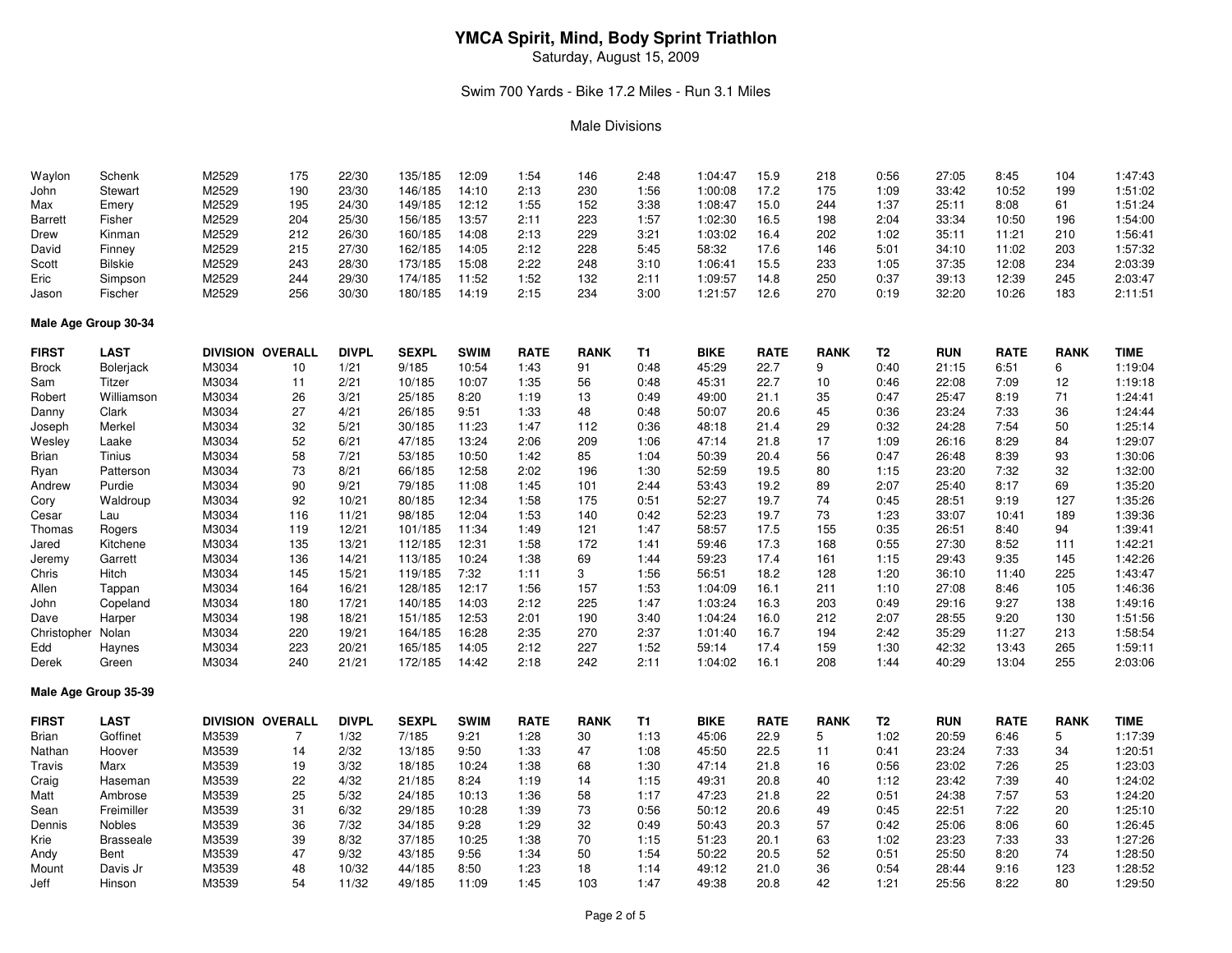Saturday, August 15, 2009

### Swim 700 Yards - Bike 17.2 Miles - Run 3.1 Miles

#### Male Divisions

| Karl           | Hinson      | M3539 | 64  | 12/32 | 57/185  | 12:36 | 1:58 | 177             | 1:30 | 50:18   | 20.5 | 51  | 1:03 | 25:20 | 8:11  | 64  | 1:30:45 |
|----------------|-------------|-------|-----|-------|---------|-------|------|-----------------|------|---------|------|-----|------|-------|-------|-----|---------|
| Jonathan       | Weaver      | M3539 | 66  | 13/32 | 59/185  | 8:19  | 1:18 | 12 <sup>2</sup> | 1:14 | 55:09   | 18.7 | 107 | 0:35 | 25:40 | 8:17  | 68  | 1:30:55 |
| Scot           | Pemberton   | M3539 | 70  | 14/32 | 63/185  | 12:39 | 1:59 | 180             | 1:22 | 50:23   | 20.5 | 54  | 1:26 | 25:58 | 8:23  | 81  | 1:31:45 |
| Jeff           | Tilly       | M3539 | 72  | 15/32 | 65/185  | 12:19 | 1:56 | 158             | 0:56 | 49:52   | 20.7 | 44  | 1:23 | 27:28 | 8:52  | 110 | 1:31:56 |
| Michael        | Kemp        | M3539 | 76  | 16/32 | 69/185  | 12:15 | 1:55 | 153             | 1:27 | 49:23   | 20.9 | 38  | 0:41 | 29:01 | 9:22  | 133 | 1:32:44 |
| Ryan           | Schoon      | M3539 | 81  | 17/32 | 72/185  | 8:05  | 1:16 | 10              | 1:54 | 57:04   | 18.1 | 133 | 0:58 | 25:15 | 8:09  | 62  | 1:33:14 |
| David          | Goebel      | M3539 | 84  | 18/32 | 75/185  | 10:18 | 1:37 | 63              | 1:00 | 53:47   | 19.2 | 92  | 0:52 | 28:46 | 9:17  | 124 | 1:34:41 |
| Brandon        | Hayes       | M3539 | 93  | 19/32 | 81/185  | 11:00 | 1:44 | 93              | 1:27 | 52:58   | 19.5 | 78  | 1:17 | 28:56 | 9:20  | 131 | 1:35:36 |
| <b>Brian</b>   | Paris       | M3539 | 101 | 20/32 | 84/185  | 12:57 | 2:02 | 194             | 1:14 | 53:45   | 19.2 | 91  | 1:17 | 27:48 | 8:59  | 114 | 1:36:59 |
| Reid           | Wilson      | M3539 | 108 | 21/32 | 91/185  | 9:55  | 1:33 | 49              | 2:02 | 54:08   | 19.1 | 95  | 1:12 | 30:59 | 10:00 | 163 | 1:38:14 |
| Claude         | Bacon       | M3539 | 115 | 22/32 | 97/185  | 13:28 | 2:07 | 211             | 1:35 | 55:03   | 18.7 | 106 | 1:15 | 28:17 | 9:08  | 117 | 1:39:35 |
| Chad           | Giesler     | M3539 | 118 | 23/32 | 100/185 | 10:45 | 1:41 | 83              | 2:05 | 57:22   | 18.0 | 135 | 1:01 | 28:26 | 9:11  | 119 | 1:39:38 |
| Nathan         | Norrenbrock | M3539 | 126 | 24/32 | 106/185 | 11:53 | 1:52 | 133             | 1:46 | 56:52   | 18.1 | 130 | 0:47 | 29:32 | 9:32  | 143 | 1:40:49 |
| Greg           | Risch       | M3539 | 140 | 25/32 | 115/185 | 12:29 | 1:57 | 171             | 2:01 | 57:26   | 18.0 | 137 | 0:55 | 30:07 | 9:43  | 149 | 1:42:57 |
| Ed             | Coleman     | M3539 | 151 | 26/32 | 123/185 | 9:05  | 1:26 | 22              | 1:43 | 55:21   | 18.6 | 108 | 1:50 | 37:04 | 11:58 | 231 | 1:45:01 |
| <b>Bradley</b> | Jackson     | M3539 | 153 | 27/32 | 125/185 | 13:27 | 2:06 | 210             | 1:49 | 54:43   | 18.9 | 102 | 1:46 | 33:23 | 10:46 | 194 | 1:45:04 |
| David          | Greene      | M3539 | 178 | 28/32 | 138/185 | 14:34 | 2:17 | 238             | 3:09 | 53:03   | 19.5 | 82  | 2:14 | 35:46 | 11:33 | 218 | 1:48:44 |
| Anthony        | Hughes      | M3539 | 181 | 29/32 | 141/185 | 14:16 | 2:14 | 233             | 1:40 | 1:01:06 | 16.9 | 187 | 1:30 | 31:00 | 10:00 | 164 | 1:49:31 |
| Nick           | Antey       | M3539 | 182 | 30/32 | 142/185 | 12:02 | 1:53 | 138             | 2:17 | 59:55   | 17.2 | 171 | 1:42 | 33:42 | 10:53 | 200 | 1:49:35 |
| Bryan          | Brown       | M3539 | 210 | 31/32 | 159/185 | 14:52 | 2:20 | 245             | 2:40 | 59:26   | 17.4 | 163 | 0:58 | 37:23 | 12:04 | 232 | 1:55:16 |
| Greg           | Dietz       | M3539 | 274 | 32/32 | 184/185 | 15:18 | 2:24 | 252             | 7:42 | 1:23:34 | 12.3 | 272 | 5:20 | 39:40 | 12:48 | 250 | 2:31:32 |

**Male Age Group 40-44**

| <b>FIRST</b> | <b>LAST</b>   |       | <b>DIVISION OVERALL</b> | <b>DIVPL</b> | <b>SEXPL</b> | <b>SWIM</b> | <b>RATE</b> | <b>RANK</b> | T1   | <b>BIKE</b> | <b>RATE</b> | <b>RANK</b> | T <sub>2</sub> | <b>RUN</b> | <b>RATE</b> | <b>RANK</b> | <b>TIME</b> |
|--------------|---------------|-------|-------------------------|--------------|--------------|-------------|-------------|-------------|------|-------------|-------------|-------------|----------------|------------|-------------|-------------|-------------|
| Wesley       | Noble         | M4044 |                         | 1/36         | 2/185        | 9:34        | 1:30        | 36          | 0:44 | 45:25       | 22.7        | 8           | 0:31           | 20:38      | 6:40        | 4           | 1:16:49     |
| Brent        | Cattoor       | M4044 |                         | 2/36         | 3/185        | 8:35        | 1:21        | 15          | 0:33 | 45:18       | 22.8        |             | 1:09           | 21:19      | 6:53        |             | 1:16:52     |
| Randy        | Vanwynsberghe | M4044 | 12                      | 3/36         | 11/185       | 7:52        | 1:14        | 6           | 0:46 | 47:18       | 21.8        | 21          | 0:44           | 22:49      | 7:22        | 19          | 1:19:27     |
| Jamie        | Crowley       | M4044 | 13                      | 4/36         | 12/185       | 8:10        | 1:17        | 11          | 0:59 | 49:16       | 20.9        | 37          | 0:49           | 20:33      | 6:38        | 3           | 1:19:45     |
| Chad         | Lockyear      | M4044 | 15                      | 5/36         | 14/185       | 9:40        | 1:31        | 41          | 0:53 | 46:45       | 22.1        | 13          | 0:39           | 23:24      | 7:33        | 35          | 1:21:20     |
| Wayne        | Ricketts      | M4044 | 17                      | 6/36         | 16/185       | 12:52       | 2:01        | 189         | 0:41 | 45:10       | 22.8        | 6           | 0:46           | 22:14      | 7:11        | 13          | 1:21:40     |
| Steve        | Jordan        | M4044 | 18                      | 7/36         | 17/185       | 8:40        | 1:22        | 17          | 0:53 | 47:17       | 21.8        | 19          | 0:38           | 25:21      | 8:11        | 65          | 1:22:48     |
| Cody         | Riley         | M4044 | 33                      | 8/36         | 31/185       | 10:43       | 1:41        | 81          | 0:58 | 47:16       | 21.8        | 18          | 0:46           | 26:00      | 8:24        | 82          | 1:25:40     |
| Steven       | Hoover        | M4044 | 35                      | 9/36         | 33/185       | 10:49       | 1:42        | 84          | 1:06 | 50:24       | 20.5        | 55          | 0:47           | 23:02      | 7:26        | 24          | 1:26:05     |
| Gregory      | Frasier       | M4044 | 42                      | 10/36        | 39/185       | 12:57       | 2:02        | 195         | 1:26 | 44:54       | 23.0        | 4           | 1:40           | 27:03      | 8:44        | 101         | 1:27:58     |
| Gary         | Folz          | M4044 | 43                      | 11/36        | 40/185       | 12:50       | 2:01        | 188         | 0:58 | 50:07       | 20.6        | 46          | 0:39           | 23:29      | 7:35        | 38          | 1:28:02     |
| Timothy      | Leachman      | M4044 | 45                      | 12/36        | 42/185       | 11:16       | 1:46        | 105         | 0:54 | 46:35       | 22.2        | 12          | 1:19           | 28:12      | 9:06        | 116         | 1:28:14     |
| Keith        | Spaulding     | M4044 | 53                      | 13/36        | 48/185       | 10:51       | 1:42        | 88          | 1:28 | 50:18       | 20.5        | 50          | 0:53           | 25:41      | 8:18        | 70          | 1:29:09     |
| Ray          | Lutgring      | M4044 | 55                      | 14/36        | 50/185       | 12:11       | 1:55        | 149         | 1:12 | 48:46       | 21.2        | 33          | 0:53           | 26:51      | 8:40        | 95          | 1:29:51     |
| Travis       | Holtrey       | M4044 | 62                      | 15/36        | 56/185       | 11:02       | 1:44        | 96          | 1:19 | 48:07       | 21.4        | 26          | 1:13           | 28:56      | 9:20        | 132         | 1:30:35     |
| John         | Lee           | M4044 | 80                      | 16/36        | 71/185       | 10:20       | 1:37        | 66          | 1:46 | 55:29       | 18.6        | 109         | 0:44           | 24:52      | 8:02        | 58          | 1:33:09     |
| Gary         | Ayer          | M4044 | 82                      | 17/36        | 73/185       | 9:09        | 1:26        | 25          | 1:44 | 57:43       | 17.9        | 140         | 1:06           | 23:56      | 7:44        | 43          | 1:33:37     |
| Matthew      | Wandtke       | M4044 | 97                      | 18/36        | 83/185       | 11:03       | 1:44        | 98          | 1:57 | 52:00       | 19.8        | 69          | 2:00           | 29:23      | 9:29        | 140         | 1:36:22     |
| Jon          | Voyles        | M4044 | 103                     | 19/36        | 86/185       | 12:48       | 2:00        | 184         | 2:25 | 55:01       | 18.8        | 105         | 1:17           | 25:48      | 8:20        | 72          | 1:37:17     |
| Todd         | <b>Butler</b> | M4044 | 110                     | 20/36        | 93/185       | 12:31       | 1:58        | 173         | 2:21 | 54:49       | 18.8        | 103         | 1:45           | 26:54      | 8:41        | 97          | 1:38:19     |
| Don          | Mathews       | M4044 | 114                     | 21/36        | 96/185       | 9:10        | 1:26        | 26          | 2:17 | 55:44       | 18.5        | 114         | 1:54           | 30:16      | 9:46        | 151         | 1:39:20     |
| Randy        | Halbig        | M4044 | 128                     | 22/36        | 108/185      | 9:50        | 1:33        | 46          | 1:25 | 59:39       | 17.3        | 167         | 1:19           | 28:53      | 9:19        | 128         | 1:41:03     |
| Robert       | Wiederstein   | M4044 | 144                     | 23/36        | 118/185      | 8:59        | 1:25        | 19          | 0:54 | 54:35       | 18.9        | 100         | 1:36           | 37:43      | 12:10       | 235         | 1:43:44     |
| Scott        | Bonnell       | M4044 | 146                     | 24/36        | 120/185      | 9:40        | 1:31        | 40          | 1:47 | 59:57       | 17.2        | 173         | 2:30           | 30:03      | 9:42        | 148         | 1:43:54     |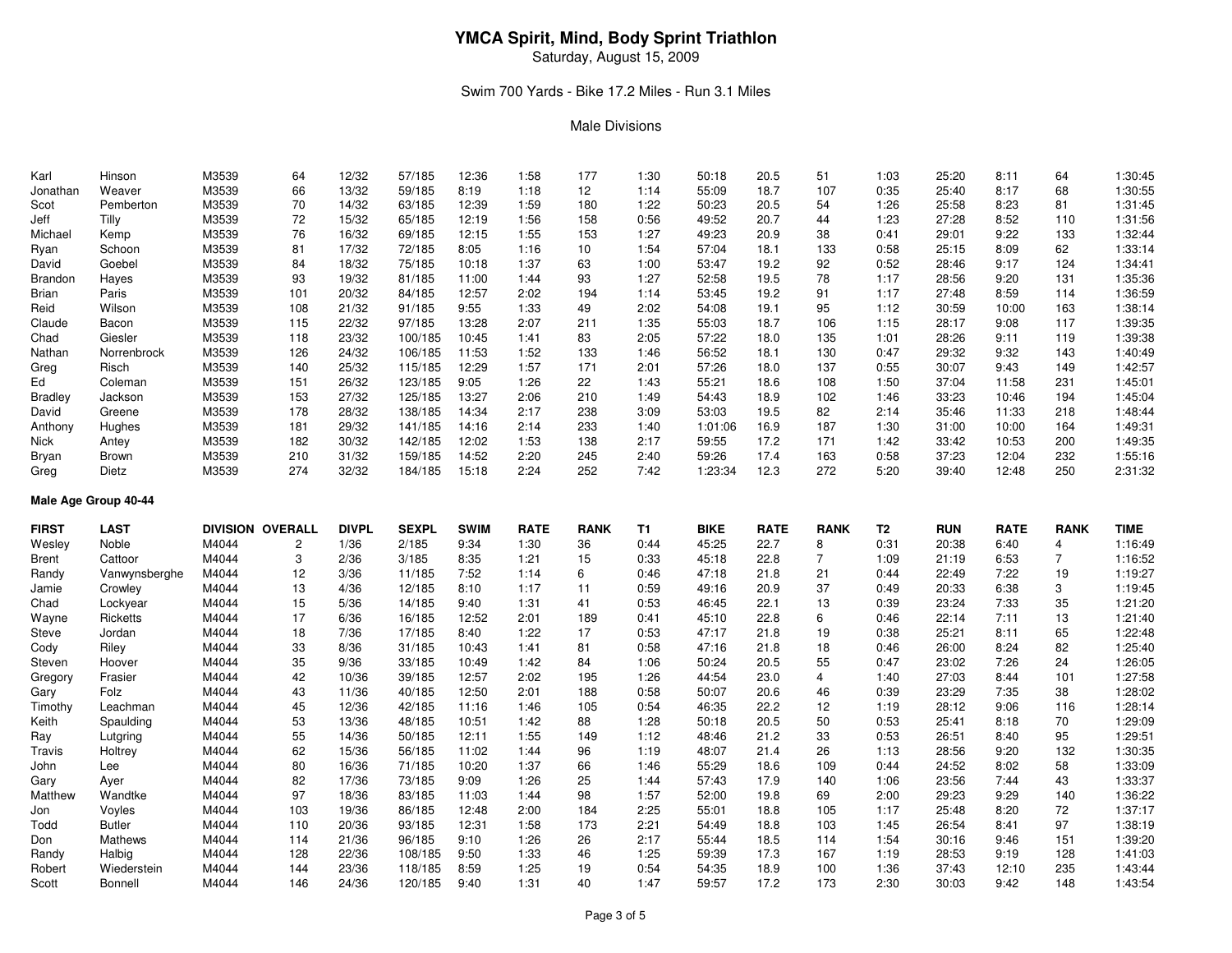Saturday, August 15, 2009

#### Swim 700 Yards - Bike 17.2 Miles - Run 3.1 Miles

#### Male Divisions

| Alan         | Reising              | M4044 | 149                     | 25/36        | 122/185      | 12:55       | 2:02        | 192            | 2:06 | 55:29       | 18.6        | 110            | 2:16           | 32:11      | 10:23       | 180         | 1:44:56     |
|--------------|----------------------|-------|-------------------------|--------------|--------------|-------------|-------------|----------------|------|-------------|-------------|----------------|----------------|------------|-------------|-------------|-------------|
| Gary         | Gurtcheff            | M4044 | 152                     | 26/36        | 124/185      | 13:22       | 2:06        | 208            | 1:37 | 56:42       | 18.2        | 124            | 1:30           | 31:55      | 10:18       | 176         | 1:45:04     |
| David        | Nord                 | M4044 | 161                     | 27/36        | 127/185      | 13:56       | 2:11        | 222            | 2:17 | 58:55       | 17.5        | 152            | 0:35           | 30:27      | 9:50        | 153         | 1:46:08     |
| Allen        | Walker               | M4044 | 165                     | 28/36        | 129/185      | 15:50       | 2:29        | 263            | 2:07 | 58:26       | 17.7        | 144            | 1:13           | 29:11      | 9:25        | 136         | 1:46:46     |
| Anthony      | Goodwin              | M4044 | 185                     | 29/36        | 144/185      | 12:17       | 1:56        | 156            | 1:29 | 58:56       | 17.5        | 154            | 1:45           | 35:41      | 11:31       | 216         | 1:50:07     |
| George       | Delancey             | M4044 | 192                     | 30/36        | 147/185      | 14:31       | 2:16        | 236            | 2:59 | 58:55       | 17.5        | 153            | 1:52           | 32:48      | 10:35       | 186         | 1:51:04     |
| Larry        | McCoy                | M4044 | 202                     | 31/36        | 155/185      | 14:35       | 2:17        | 239            | 1:44 | 59:47       | 17.3        | 169            | 0:44           | 36:20      | 11:44       | 227         | 1:53:09     |
| Jeffrey      | Purdue               | M4044 | 214                     | 32/36        | 161/185      | 12:49       | 2:00        | 185            | 2:23 | 1:00:36     | 17.0        | 178            | 2:10           | 39:00      | 12:35       | 244         | 1:56:55     |
| Robert       | Pemberton            | M4044 | 237                     | 33/36        | 169/185      | 15:23       | 2:25        | 253            | 2:05 | 1:00:40     | 17.0        | 182            | 0:36           | 43:06      | 13:55       | 266         | 2:01:47     |
| Stan         | Gilham               | M4044 | 238                     | 34/36        | 170/185      | 15:53       | 2:29        | 264            | 2:19 | 1:14:18     | 13.9        | 260            | 1:20           | 28:30      | 9:12        | 120         | 2:02:18     |
| Philip       | <b>Behme</b>         | M4044 | 265                     | 35/36        | 183/185      | 16:03       | 2:31        | 266            | 2:02 | 1:24:26     | 12.2        | 273            | 1:38           | 32:59      | 10:39       | 187         | 2:17:05     |
| Peter        | Sherman              | M4044 | 277                     | 36/36        | 185/185      | 10:36       | 1:40        | 79             | 3:38 | 1:32:03     | 11.2        | 278            | 1:25           | 47:35      | 15:21       | 274         | 2:35:17     |
|              | Male Age Group 45-49 |       |                         |              |              |             |             |                |      |             |             |                |                |            |             |             |             |
| <b>FIRST</b> | <b>LAST</b>          |       | DIVISION OVERALL        | <b>DIVPL</b> | <b>SEXPL</b> | <b>SWIM</b> | <b>RATE</b> | <b>RANK</b>    | T1   | <b>BIKE</b> | <b>RATE</b> | <b>RANK</b>    | T <sub>2</sub> | <b>RUN</b> | <b>RATE</b> | <b>RANK</b> | <b>TIME</b> |
| Dennis       | Kiesel               | M4549 | 5                       | 1/21         | 5/185        | 11:01       | 1:44        | 94             | 0:28 | 43:48       | 23.6        | $\overline{c}$ | 0:35           | 21:29      | 6:56        | 8           | 1:17:19     |
| Tom          | Whitehurst           | M4549 | 6                       | 2/21         | 6/185        | 8:02        | 1:16        | 9              | 1:09 | 44:39       | 23.1        | 3              | 0:48           | 22:52      | 7:23        | 21          | 1:17:27     |
| Robert       | Montani              | M4549 | 9                       | 3/21         | 8/185        | 8:00        | 1:15        | 7              | 1:08 | 46:49       | 22.0        | 14             | 0:42           | 22:24      | 7:14        | 14          | 1:19:03     |
| Robert       | Jimenez              | M4549 | 16                      | 4/21         | 15/185       | 9:05        | 1:26        | 23             | 1:22 | 47:44       | 21.6        | 25             | 0:55           | 22:34      | 7:17        | 15          | 1:21:39     |
| Marshall     | Howell               | M4549 | 21                      | 5/21         | 20/185       | 8:38        | 1:21        | 16             | 1:18 | 48:17       | 21.4        | 28             | 0:38           | 25:04      | 8:06        | 59          | 1:23:53     |
| Mason        | Flake                | M4549 | 34                      | 6/21         | 32/185       | 11:02       | 1:44        | 97             | 0:43 | 48:58       | 21.1        | 34             | 1:02           | 24:20      | 7:51        | 47          | 1:26:04     |
| Mitchell     | Parker               | M4549 | 37                      | 7/21         | 35/185       | 12:17       | 1:56        | 155            | 0:40 | 50:11       | 20.6        | 48             | 0:24           | 23:17      | 7:31        | 29          | 1:26:48     |
| Mark         | Hill                 | M4549 | 40                      | 8/21         | 38/185       | 11:06       | 1:45        | 99             | 1:50 | 49:33       | 20.8        | 41             | 1:13           | 24:00      | 7:45        | 44          | 1:27:40     |
| Andrew       | Tharp                | M4549 | 69                      | 9/21         | 62/185       | 7:36        | 1:12        | $\overline{4}$ | 1:18 | 50:08       | 20.6        | 47             | 1:28           | 30:54      | 9:58        | 160         | 1:31:22     |
| Jeffrey      | Williams             | M4549 | 83                      | 10/21        | 74/185       | 10:15       | 1:37        | 60             | 1:53 | 54:33       | 18.9        | 98             | 1:13           | 26:40      | 8:36        | 90          | 1:34:32     |
| Steven       | Titzer               | M4549 | 86                      | 11/21        | 77/185       | 12:05       | 1:54        | 142            | 2:26 | 53:09       | 19.4        | 83             | 2:04           | 25:17      | 8:10        | 63          | 1:34:59     |
| David        | Keller               | M4549 | 102                     | 12/21        | 85/185       | 12:50       | 2:01        | 187            | 1:12 | 54:13       | 19.0        | 97             | 1:13           | 27:46      | 8:58        | 113         | 1:37:12     |
| Mikeal       | Lashbrook            | M4549 | 106                     | 13/21        | 89/185       | 11:28       | 1:48        | 118            | 1:23 | 56:25       | 18.3        | 119            | 1:06           | 27:17      | 8:48        | 108         | 1:37:38     |
| Dan          | Sauls                | M4549 | 123                     | 14/21        | 103/185      | 11:55       | 1:52        | 135            | 2:23 | 56:25       | 18.3        | 118            | 0:48           | 28:50      | 9:19        | 126         | 1:40:20     |
| Sam          | Conner               | M4549 | 132                     | 15/21        | 111/185      | 12:53       | 2:01        | 191            | 0:50 | 53:16       | 19.4        | 84             | 0:58           | 33:55      | 10:57       | 201         | 1:41:50     |
| Alan         | Meier                | M4549 | 169                     | 16/21        | 131/185      | 13:12       | 2:04        | 203            | 2:08 | 52:51       | 19.5        | 77             | 3:25           | 35:22      | 11:25       | 212         | 1:46:57     |
| Ken          | Collis               | M4549 | 184                     | 17/21        | 143/185      | 16:10       | 2:32        | 267            | 1:57 | 59:36       | 17.3        | 166            | 0:56           | 31:17      | 10:06       | 168         | 1:49:54     |
| Rick         | Culiver              | M4549 | 187                     | 18/21        | 145/185      | 12:58       | 2:02        | 197            | 1:35 | 55:32       | 18.6        | 112            | 1:30           | 39:20      | 12:42       | 248         | 1:50:53     |
| Jeff         | Mulzer               | M4549 | 199                     | 19/21        | 152/185      | 12:39       | 1:59        | 181            | 3:41 | 1:04:05     | 16.1        | 209            | 1:02           | 31:07      | 10:03       | 165         | 1:52:32     |
| Doug         | Gott                 | M4549 | 224                     | 20/21        | 166/185      | 12:02       | 1:53        | 139            | 3:24 | 1:11:59     | 14.3        | 254            | 1:17           | 30:34      | 9:52        | 155         | 1:59:14     |
| Paul         | Kasenow              | M4549 | 248                     | 21/21        | 176/185      | 12:26       | 1:57        | 168            | 4:26 | 1:09:49     | 14.8        | 248            | 2:12           | 37:32      | 12:07       | 233         | 2:06:24     |
|              | Male Age Group 50-54 |       |                         |              |              |             |             |                |      |             |             |                |                |            |             |             |             |
| <b>FIRST</b> | <b>LAST</b>          |       | <b>DIVISION OVERALL</b> | <b>DIVPL</b> | <b>SEXPL</b> | <b>SWIM</b> | <b>RATE</b> | <b>RANK</b>    | T1   | <b>BIKE</b> | <b>RATE</b> | <b>RANK</b>    | T2             | <b>RUN</b> | <b>RATE</b> | <b>RANK</b> | <b>TIME</b> |
| Philip       | <b>Burris</b>        | M5054 | 57                      | 1/11         | 52/185       | 10:15       | 1:36        | 59             | 1:52 | 53:32       | 19.3        | 86             | 0:36           | 23:51      | 7:42        | 42          | 1:30:03     |
| Thomas       | Dowd                 | M5054 | 67                      | 2/11         | 60/185       | 11:34       | 1:49        | 122            | 2:05 | 52:28       | 19.7        | 75             | 1:38           | 23:13      | 7:30        | 28          | 1:30:57     |
| <b>Bob</b>   | Scheller             | M5054 | 68                      | 3/11         | 61/185       | 10:12       | 1:36        | 57             | 1:23 | 52:59       | 19.5        | 79             | 0:28           | 26:20      | 8:30        | 86          | 1:31:19     |
| Steve        | <b>Bartlett</b>      | M5054 | 117                     | 4/11         | 99/185       | 15:15       | 2:23        | 251            | 1:33 | 51:26       | 20.1        | 65             | 0:35           | 30:51      | 9:58        | 159         | 1:39:37     |
| Jon          | Golding              | M5054 | 131                     | 5/11         | 110/185      | 11:21       | 1:47        | 110            | 2:03 | 56:42       | 18.2        | 125            | 1:00           | 30:44      | 9:55        | 157         | 1:41:48     |
| Terry        | Conger               | M5054 | 177                     | 6/11         | 137/185      | 13:08       | 2:03        | 201            | 2:00 | 58:16       | 17.7        | 142            | 2:41           | 32:05      | 10:21       | 178         | 1:48:08     |
| David        | Burton               | M5054 | 200                     | 7/11         | 153/185      | 15:38       | 2:27        | 257            | 2:11 | 1:01:31     | 16.8        | 189            | 1:56           | 31:39      | 10:13       | 173         | 1:52:53     |
| Robert       | Olsen                | M5054 | 208                     | 8/11         | 158/185      | 11:50       | 1:51        | 131            | 3:26 | 56:55       | 18.1        | 131            | 2:16           | 40:24      | 13:02       | 254         | 1:54:49     |